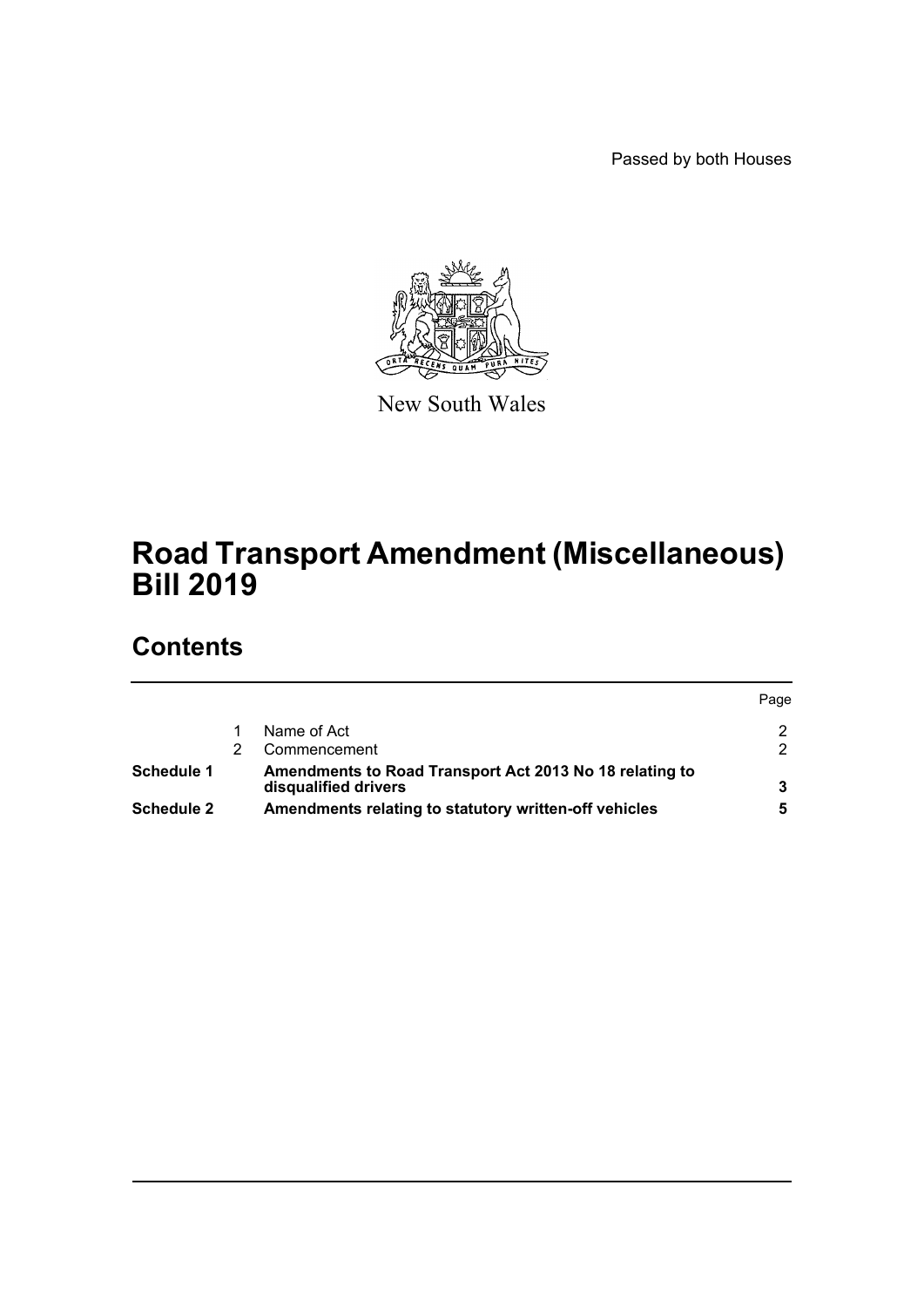*I certify that this public bill, which originated in the Legislative Assembly, has finally passed the Legislative Council and the Legislative Assembly of New South Wales.*

> *Clerk of the Legislative Assembly. Legislative Assembly, Sydney,* , 2019



New South Wales

# **Road Transport Amendment (Miscellaneous) Bill 2019**

Act No , 2019

An Act to amend the *Road Transport Act 2013*, and the regulations under that Act, with respect to licence disqualifications, written-off vehicles and testing for alcohol and drug use of persons involved in off-road motor vehicle accidents.

*I have examined this bill and find it to correspond in all respects with the bill as finally passed by both Houses.*

*Assistant Speaker of the Legislative Assembly.*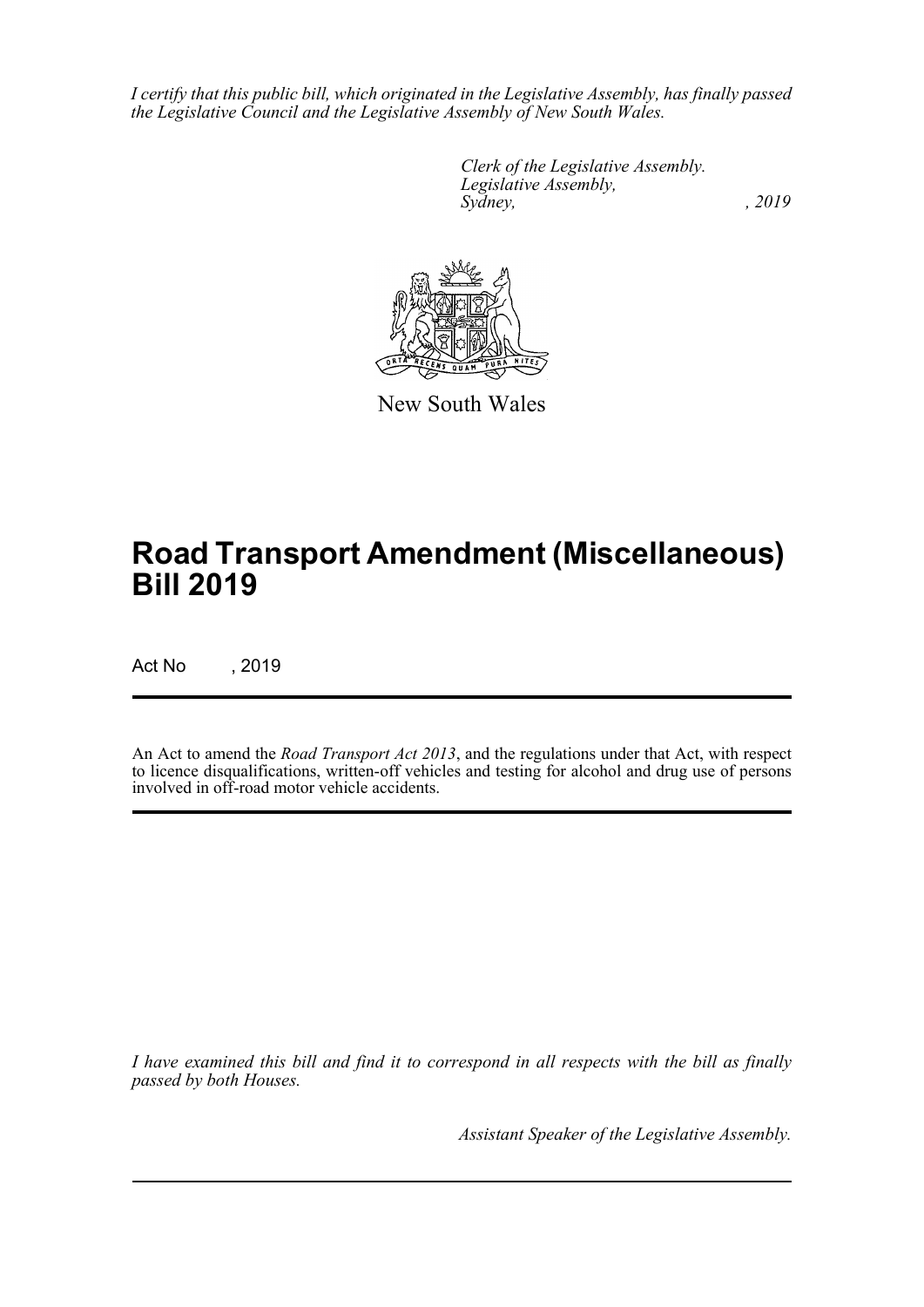Road Transport Amendment (Miscellaneous) Bill 2019 [NSW]

# <span id="page-2-0"></span>**The Legislature of New South Wales enacts—**

#### **1 Name of Act**

This Act is the *Road Transport Amendment (Miscellaneous) Act 2019*.

#### <span id="page-2-1"></span>**2 Commencement**

- (1) This Act commences on the date of assent to this Act.
- (2) Despite subsection (1), Schedule 2 commences on 13 December 2019.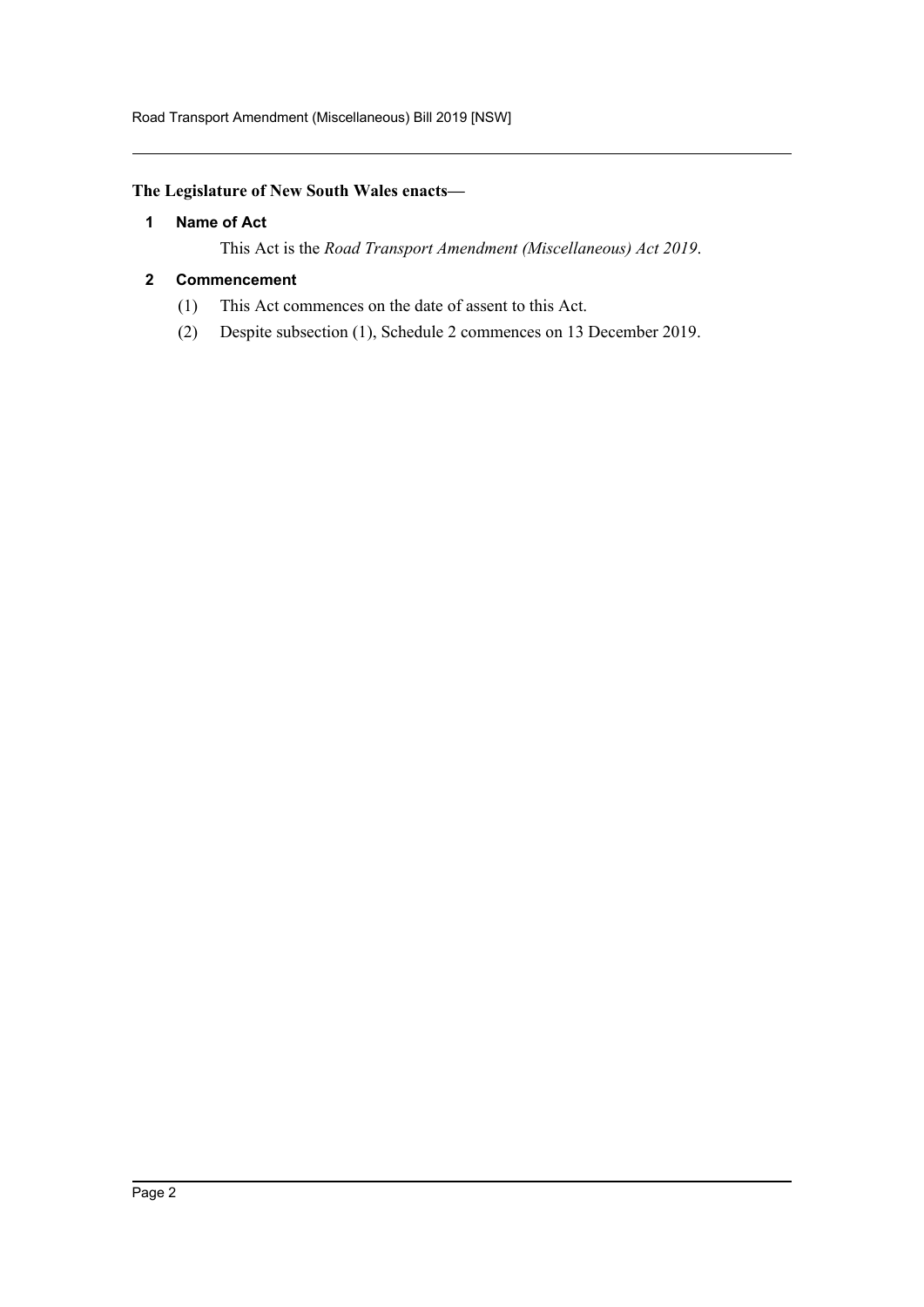# <span id="page-3-0"></span>**Schedule 1 Amendments to Road Transport Act 2013 No 18 relating to disqualified drivers**

### **[1] Section 221A Definitions**

Insert in alphabetical order—

*never-eligible offence* means one of the following offences—

- (a) the offence of murder or manslaughter caused by the use of a motor vehicle,
- (b) an offence against the *Crimes Act 1900* which comprises or includes causing death, grievous bodily harm or wounding by the use of a motor vehicle,
- (c) an offence against section 51A (Predatory driving) or 51B (Police pursuits) of the *Crimes Act 1900*,
- (d) an offence against section 117(1) (Negligent driving) or the former corresponding provision, which causes death or grievous bodily harm,
- (e) an offence against section 118(1) (Intentional menacing driving) or the former corresponding provision,
- (f) an offence against section 52AB (Offence of failing to stop and assist after vehicle impact causing death or grievous bodily harm) of the *Crimes Act 1900* or an offence against section 146 of this Act that relates to an impact causing death or grievous bodily harm arising from the driving of a motor vehicle.

#### **[2] Section 221A, definition of "relevant offence-free period"**

Insert "committed" after "following offences" in paragraph (a).

#### **[3] Section 221A(2)**

Insert at the end of section 221A—

(2) For the avoidance of doubt, the date on which a person is convicted of an offence is not a relevant consideration for the purposes of a relevant offence-free period.

#### **[4] Section 221B Local Court may remove licence disqualifications after relevant offence-free period**

Insert before section  $221B(1)(a)$ —

(a1) the disqualified person is eligible, having regard to section 221D, to make the application, and

#### **[5] Section 221B(1)(a)**

Omit "any driving offence for conduct". Insert instead "a driving offence committed".

#### **[6] Section 221B(1)(a), (2)(b) and (c) and (3)**

Insert "for the applicant" after "relevant offence-free period" wherever occurring.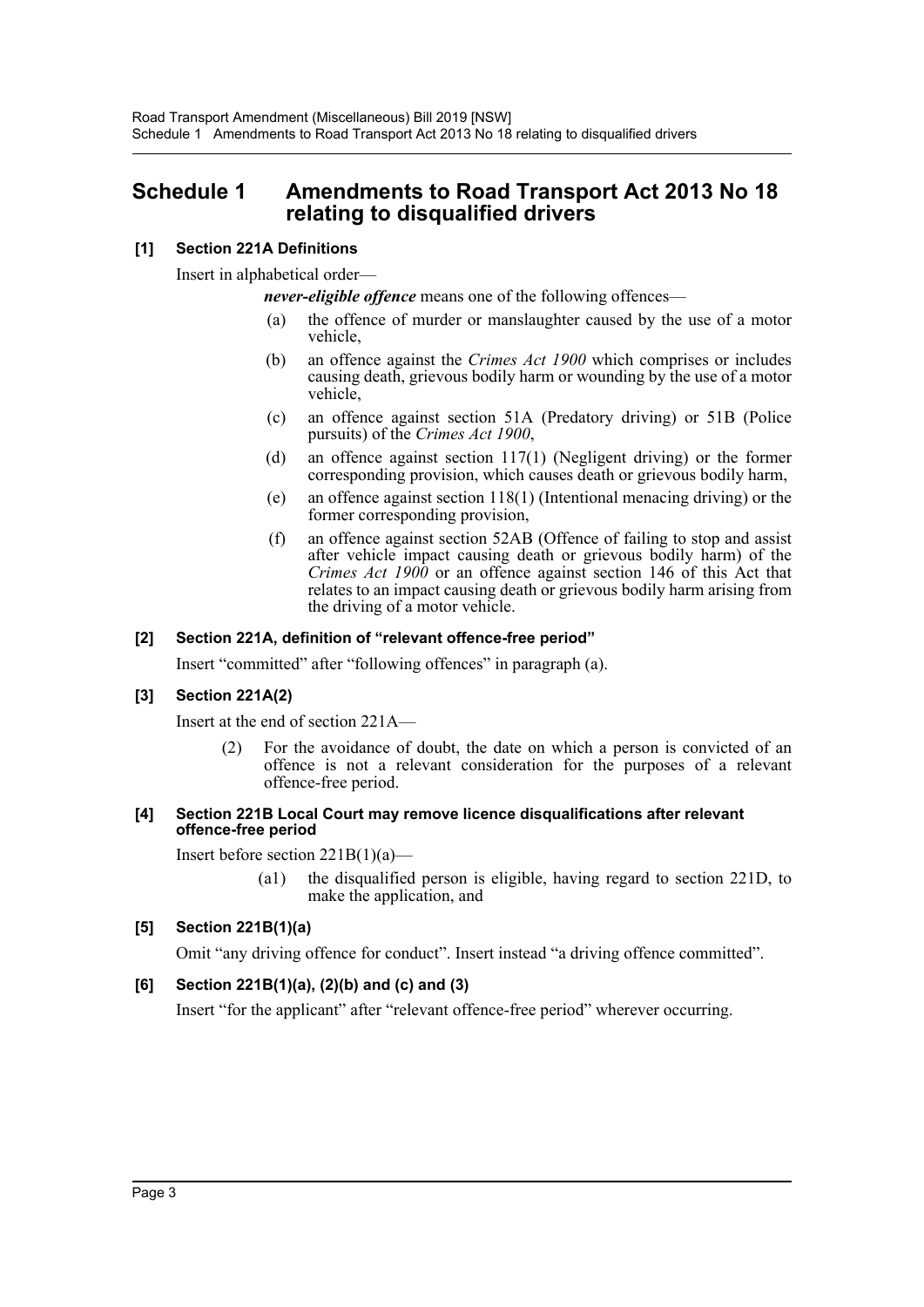#### **[7] Section 221D Disqualified persons not eligible to apply for removal of licence disqualification**

Omit section 221D(1). Insert instead—

(1) A disqualified person is not eligible to make an application to the Local Court for the removal of licence disqualifications under this Division if the person has, before making the application, been convicted of a never-eligible offence (whether or not a licence disqualification was imposed in connection with the offence).

#### **[8] Section 221E Rehearing of order removing licence disqualifications—undisclosed offences during relevant offence-free period**

Insert "for the applicant" after "relevant offence-free period" in section  $221E(1)(b)$ .

#### **[9] Section 221F**

Insert after section 221E—

#### **221F Rehearing of order removing licence disqualifications—never-eligible offences**

- (1) This section applies to a person if—
	- (a) the Local Court makes an order under this Division removing licence disqualifications of the person, and
	- (b) the person had, before the making of the order, been convicted of a never-eligible offence.
- (2) The Authority may, after becoming aware that the Local Court has made an order under this Division removing the licence disqualifications of a person to whom this section applies—
	- (a) notify the relevant registrar of the Local Court that the person had, before the making of the order, been convicted of a never-eligible offence, and
	- (b) if the person makes an application for a driver licence—defer the application until the matter is reheard by the Local Court.
- (3) The Local Court, after being notified as referred to in subsection (2)(a), is to reopen proceedings on the application for an order removing the licence disqualifications and, if the Court is satisfied that the applicant had been convicted of a never-eligible offence before the making of the order, revoke the order.
- (4) If an order removing a licence disqualification is revoked, the licence disqualification that was removed is reinstated.

#### **[10] Schedule 3, clause 12 Power to arrest persons involved in accidents resulting in death for purpose of blood and urine testing**

Omit clause 12(1)(b)(i). Insert instead—

(i) one or more persons have died as a result of the accident, or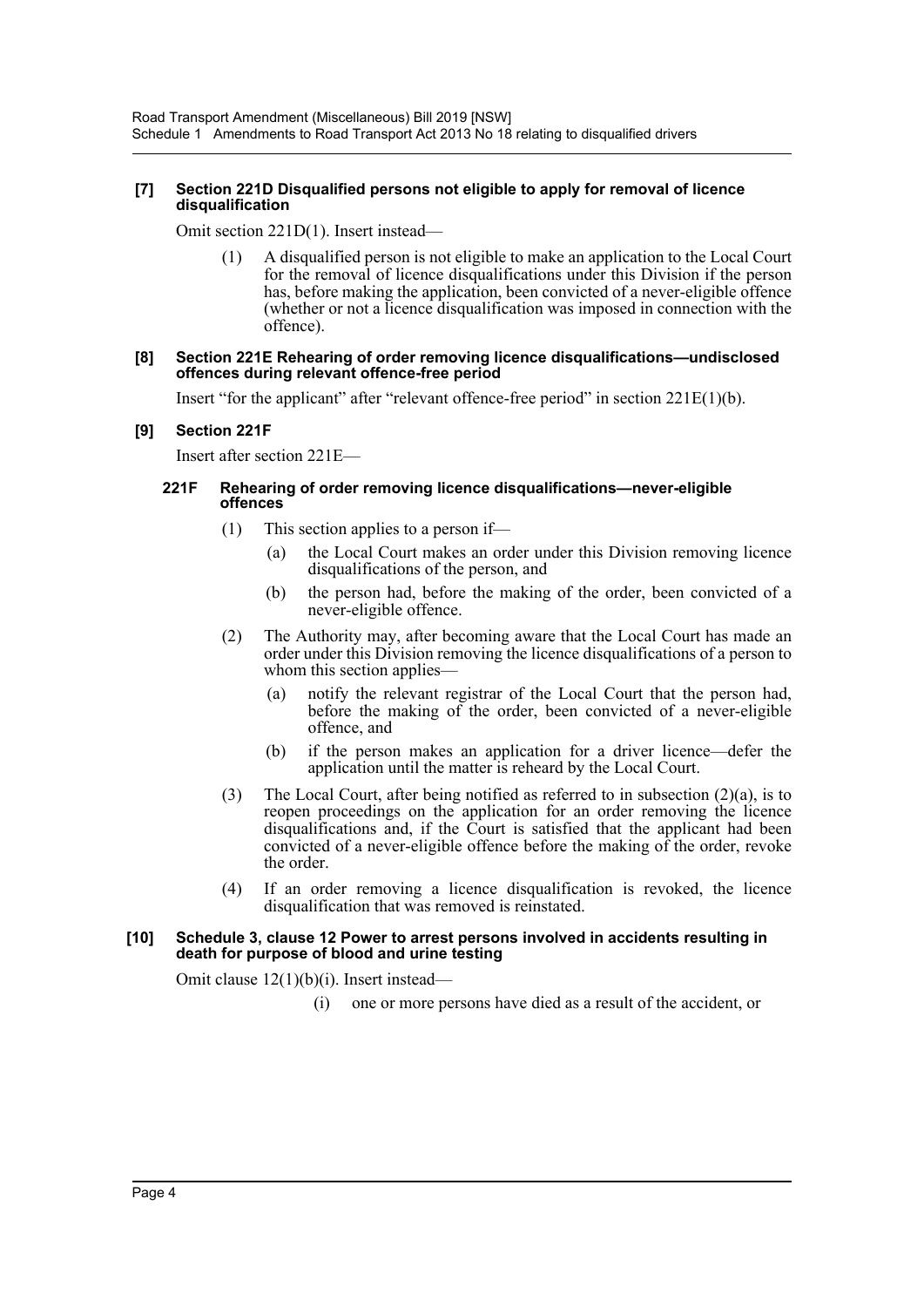# <span id="page-5-0"></span>**Schedule 2 Amendments relating to statutory written-off vehicles**

# **2.1 Road Transport Act 2013 No 18**

#### **[1] Section 82 Definitions**

Omit the definition of *non-repairable damage*.

Insert in alphabetical order—

*statutory write-off assessment criteria*, in relation to damage to a light vehicle, means damage of a type, or damage caused in circumstances, prescribed by the statutory rules.

#### **[2] Section 85 Authority must refuse certain applications for authorisations**

Omit "non-repairable damage" from section 85(1)(a).

Insert instead "damage of a type specified in the statutory write-off assessment criteria".

#### **[3] Section 86 Applications for authorisations**

Omit "non-repairable damage" from section 86(2)(b).

Insert instead "damage of a type specified in the statutory write-off assessment criteria".

#### **[4] Section 87 Definitions**

Omit the definition of *light vehicle damage assessment*.

Insert in alphabetical order—

*total loss assessment* means an assessment made by or on behalf of, and in the course of business of, an assessor as to whether or not a notifiable light vehicle (anywhere in Australia) is a total loss.

#### **[5] Section 90 Assessments as to whether a light vehicle is a total loss**

Omit "any light vehicle damage assessment" from section 90(1).

Insert instead "each total loss assessment".

#### **[6] Section 91 Factors relevant to assessments**

Omit "any light vehicle damage assessment". Insert instead "each total loss assessment".

#### **[7] Section 91(a)**

Omit the paragraph. Insert instead—

(a) if the light vehicle is determined to be a total loss—includes an assessment of whether the vehicle has suffered damage of a type specified in the statutory write-off assessment criteria, and

### **[8] Section 92 Provision of results of assessments**

Omit "any light vehicle damage assessment" wherever occurring in section 92(1) and (2). Insert instead "a total loss assessment".

#### **[9] Section 92(1)(a) and (2)(a)**

Omit "a statement as to whether or not the vehicle has suffered non-repairable damage" wherever occurring.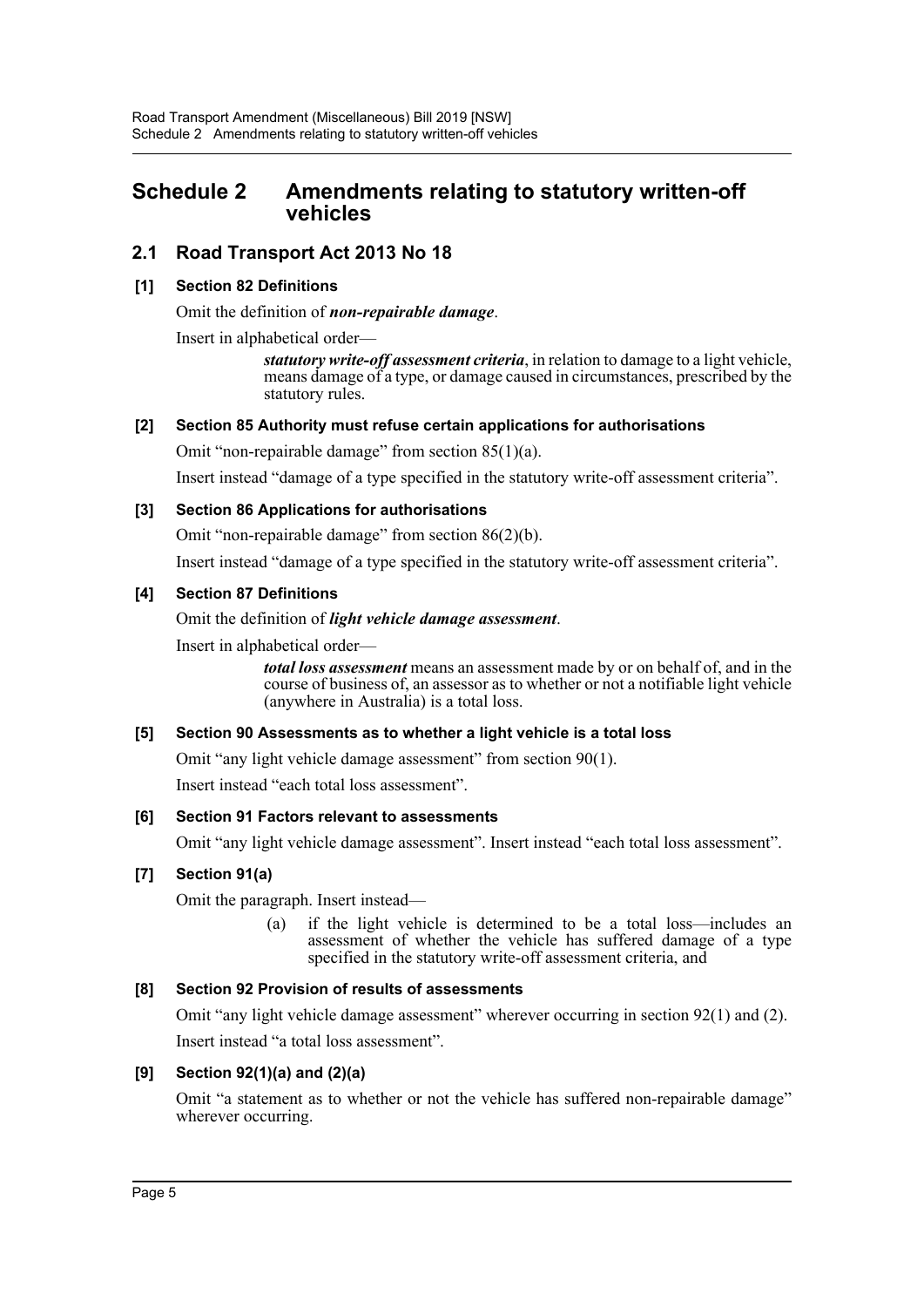Insert instead "a statement as to whether or not the notifiable light vehicle is a total loss and, if it is a total loss, a statement as to whether or not the vehicle has suffered damage of a type specified in the statutory write-off assessment criteria".

#### **[10] Section 93 Information about written-off and demolished light vehicles**

Omit "light vehicle damage assessment" from section 93(1).

Insert instead "total loss assessment".

#### **[11] Section 94 Maintenance of records**

Omit "light vehicle damage assessment" from section 94(1). Insert instead "total loss assessment".

#### **[12] Section 95 False assessments**

Omit "light vehicle damage assessment" wherever occurring. Insert instead "total loss assessment".

**[13] Section 97 Duty to attach written-off light vehicle warning label** Omit "written-off warning label" from section 97(1). Insert instead "written-off light vehicle warning label".

## **[14] Section 103 Statutory rules concerning written-off light vehicles**

Omit "vehicle damage assessments" from section 103(1)(c). Insert instead "total loss assessments".

#### **[15] Section 103(1)(f)**

Omit "written-off warning labels". Insert instead "written-off light vehicle warning labels".

#### **[16] Section 104A Definitions**

Omit the definition of *non-repairable damage*. Insert in alphabetical order—

*statutory write-off assessment criteria*, in relation to damage to a heavy vehicle, means damage of a type, or damage caused in circumstances, prescribed by the statutory rules.

#### **[17] Section 104C Registration of written-off heavy vehicles**

Omit "non-repairable damage" from section 104C(1)(b).

Insert instead "damage of a type specified in the statutory write-off assessment criteria".

#### **[18] Section 104D Definitions**

Omit the definition of *heavy vehicle damage assessment*. Insert instead—

*total loss assessment* means an assessment made by or on behalf of, and in the course of business of, an assessor as to whether or not a notifiable heavy vehicle (anywhere in Australia) is a total loss.

#### **[19] Section 104G Assessments as to whether a heavy vehicle is a total loss**

Omit "any heavy vehicle damage assessment" from section 104G(1).

Insert instead "each total loss assessment".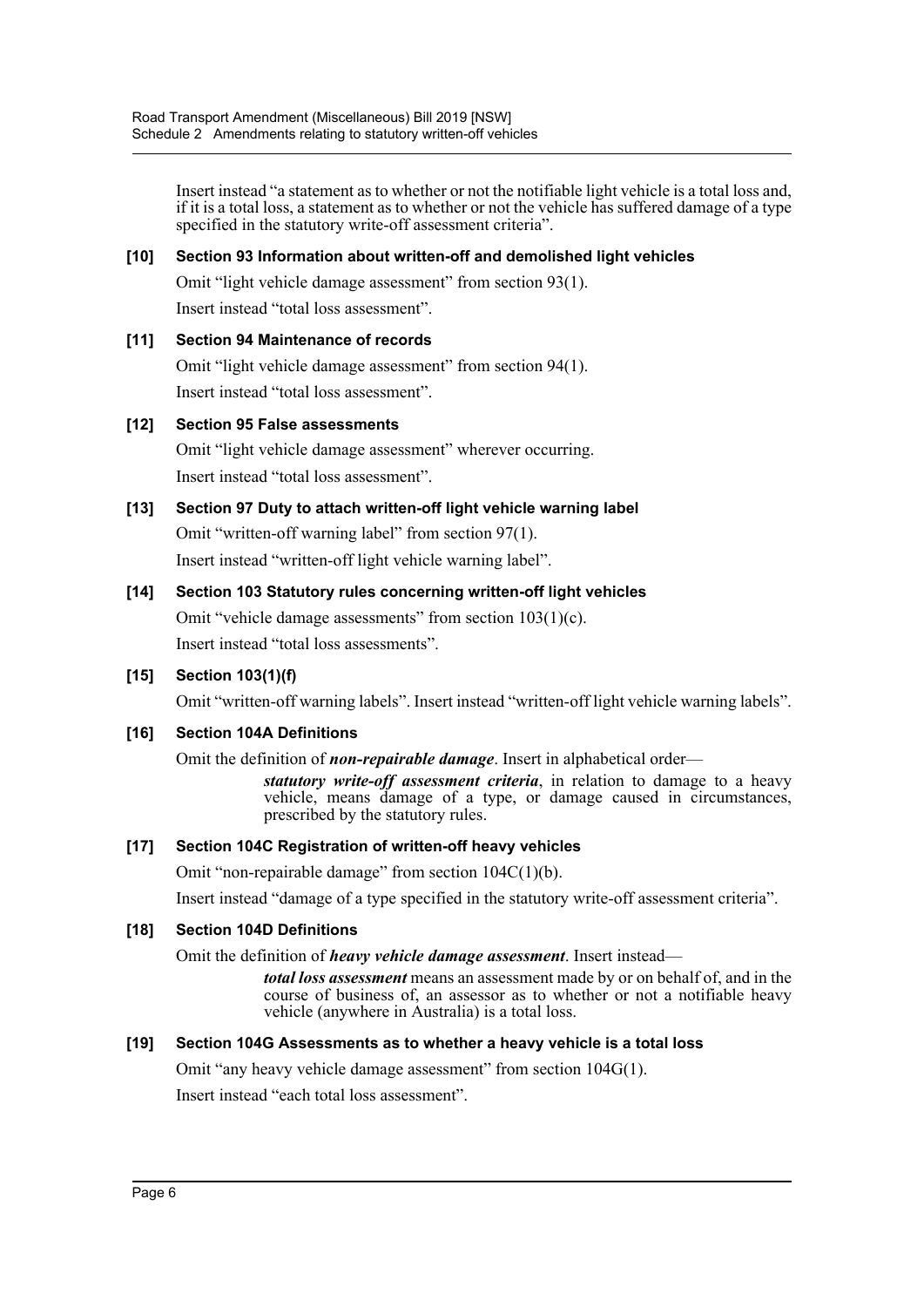#### **[20] Section 104H Factors relevant to assessments**

Omit "any heavy vehicle damage assessment". Insert instead "each total loss assessment".

#### **[21] Section 104H(a)**

Omit the paragraph. Insert instead—

(a) if the heavy vehicle is determined to be a total loss—includes an assessment of whether the vehicle has suffered damage of a type specified in the statutory write-off assessment criteria, and

#### **[22] Section 104I Provision of results of assessments**

Omit "any heavy vehicle damage assessment" wherever occurring in section 104I(1) and (2).

Insert instead "a total loss assessment".

#### **[23] Section 104I(1)(a) and (2)(a)**

Omit "a statement as to whether or not the vehicle has suffered non-repairable damage" wherever occurring.

Insert instead "a statement as to whether or not the notifiable heavy vehicle is a total loss and, if it is a total loss, a statement as to whether or not the vehicle has suffered damage of a type specified in the statutory write-off assessment criteria".

#### **[24] Section 104J Information about written-off and demolished heavy vehicles**

Omit "heavy vehicle damage assessment" from section 104J(1).

Insert instead "total loss assessment".

#### **[25] Section 104K Maintenance of records**

Omit "heavy vehicle damage assessment" from section 104K(1). Insert instead "total loss assessment".

#### **[26] Section 104L False assessments**

Omit "heavy vehicle damage assessment" wherever occurring. Insert instead "total loss assessment".

## **[27] Section 104N Duty to attach written-off heavy vehicle warning label**

Omit "written-off warning label" from section 104N(1). Insert instead "written-off heavy vehicle warning label".

# **[28] Section 104T Statutory rules concerning written-off heavy vehicles** Omit "heavy vehicle damage assessments" from section 104T(1)(b).

Insert instead "total loss assessments".

#### **[29] Section 104T(1)(f)**

Omit "written-off warning labels". Insert instead "written-off heavy vehicle warning labels".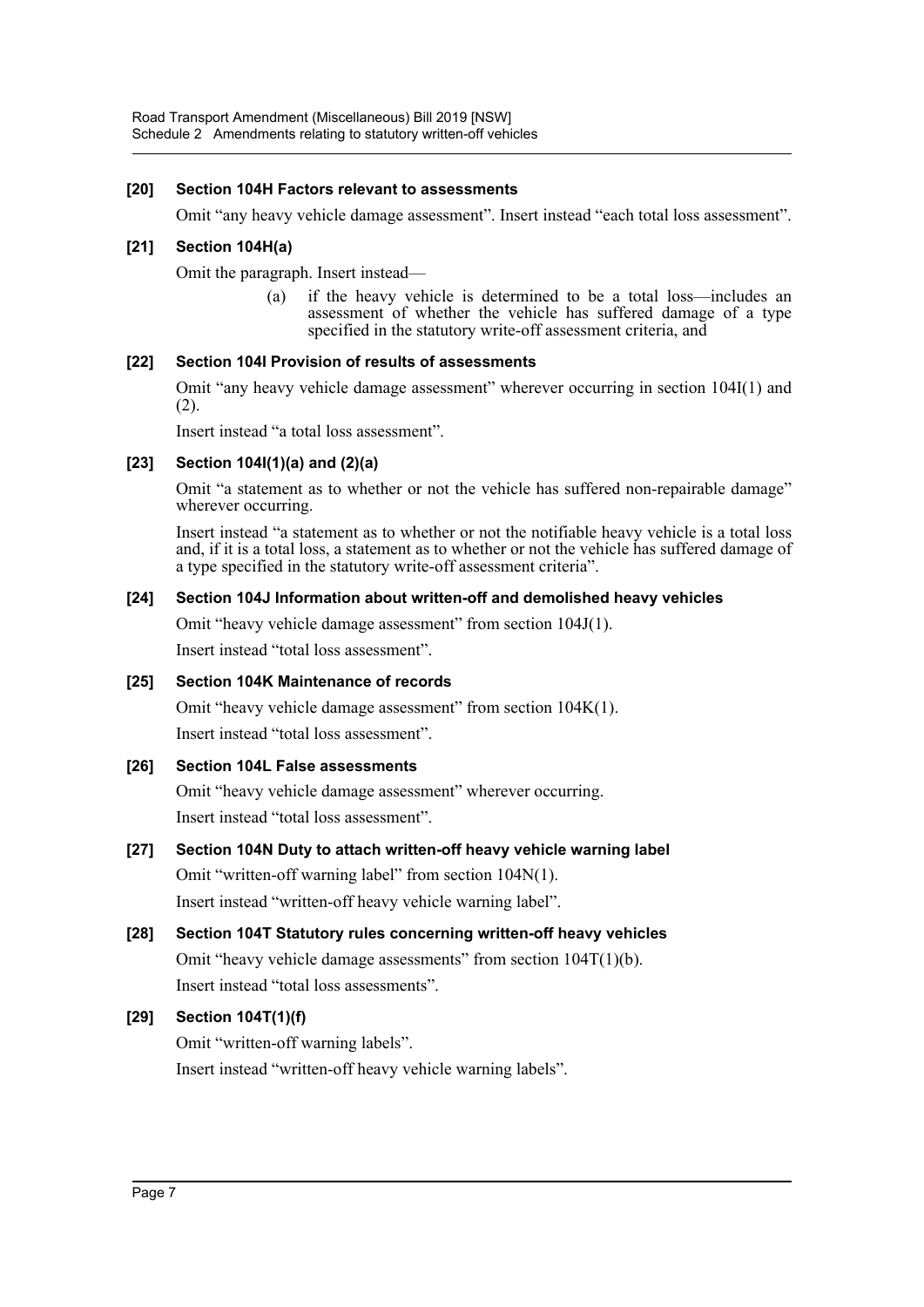# **2.2 Road Transport (Vehicle Registration) Regulation 2017**

- **[1] Clause 98 Meaning of "written off light vehicle"** Omit the clause.
- **[2] Part 7, Division 2, heading**

Omit the heading. Insert instead—

**Division 2 Statutory write-off assessment criteria**

**[3] Clause 99 Statutory write-off assessment criteria—vehicles other than motor bikes or light trailers**

Omit "*non-repairable damage*" from clause 99(1).

Insert instead "*statutory write-off assessment criteria*".

- **[4] Clause 100 Statutory write-off assessment criteria—motor bikes** Omit "*non-repairable damage*". Insert instead "*statutory write-off assessment criteria*".
- **[5] Clause 101 Statutory write-off assessment criteria—light trailers** Omit "*non-repairable damage*" from clause 101(1). Insert instead "*statutory write-off assessment criteria*".
- **[6] Clause 102 Light vehicles that are not eligible for the issue of authorisation to repair** Omit "light vehicle damage assessment" from clause 102(c). Insert instead "total loss assessment".
- **[7] Clause 103 Eligibility to apply for an authorisation to repair** Omit "light vehicle damage assessment" wherever occurring in clause 103(a) and (b). Insert instead "total loss assessment".
- **[8] Clause 105 Prescribed qualifications to carry out total loss assessments—light vehicles**

Omit "non-repairable damage" from clause 105(1)(b).

Insert instead "damage of a type specified in the statutory write-off assessment criteria".

- **[9] Clause 105(2), definition of "approved course"** Omit "non-repairable damage" from paragraph (b)(iv). Insert instead "damage specified in the statutory write-off assessment criteria".
- **[10] Clause 107 Records about total loss assessments—light vehicles** Omit "light vehicle damage assessment" from clause 107(1). Insert instead "total loss assessment".

## **[11] Clause 107(1)(b) and (b1)**

Omit clause 107(1)(b). Insert instead—

(b) the light vehicle damage details relevant to the vehicle,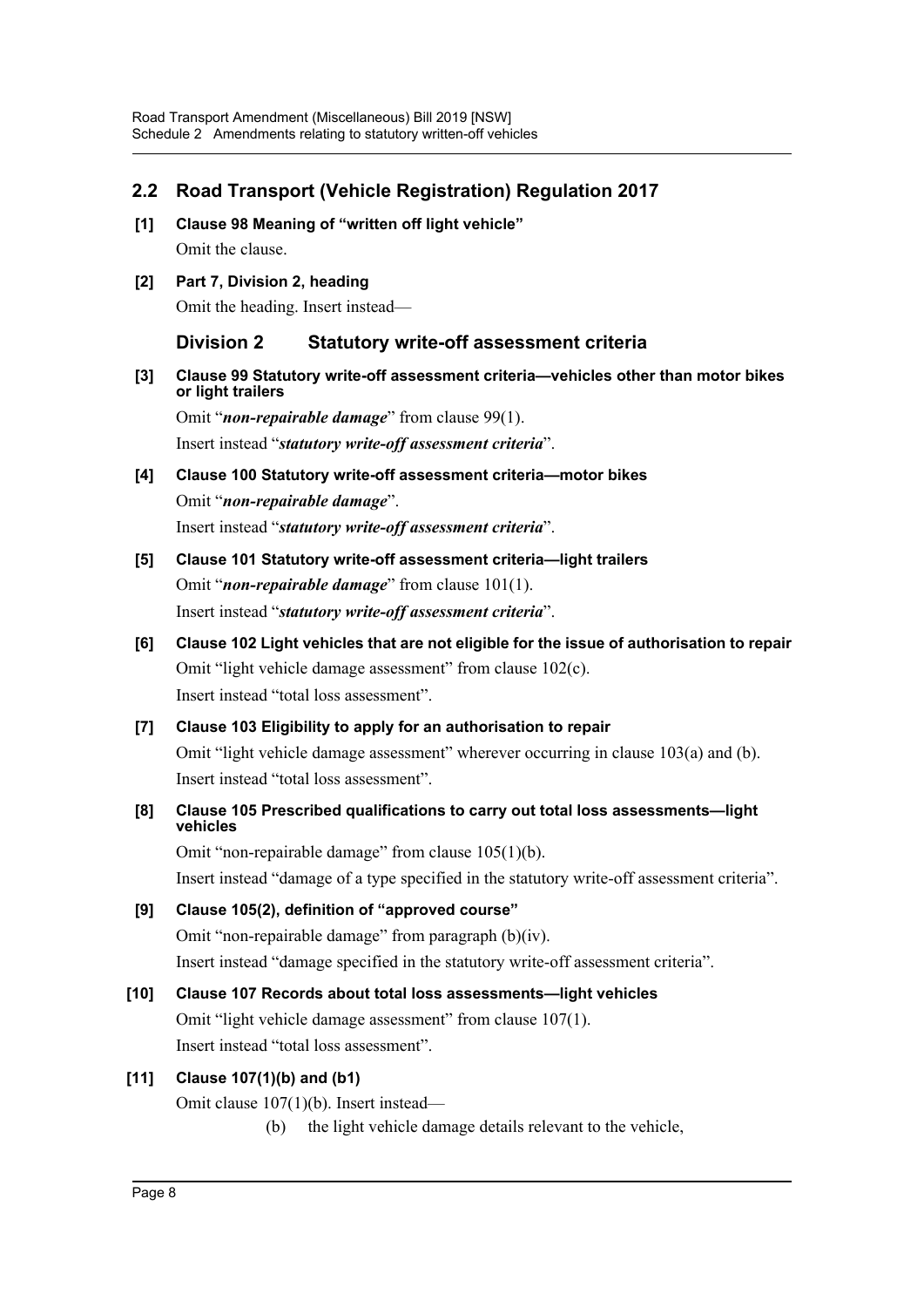(b1) if the vehicle is determined to be a total loss—details of the determination as to whether or not the vehicle has suffered damage of a type specified in the statutory write-off assessment criteria, including the date on which the determination was made,

### **[12] Clause 107(1)(h)**

Omit "if the vehicle is not repaired by the assessor—".

- **[13] Clause 108 Notification of information about light vehicles assessed as a total loss** Omit "light vehicle damage assessment". Insert instead "total loss assessment".
- **[14] Clause 109 Notification of information about light vehicles not assessed as a total loss**

Omit "light vehicle damage assessment" wherever occurring in clause 109(1). Insert instead "total loss assessment".

#### **[15] Clause 109(1)(a)**

Omit "non-repairable damage".

Insert instead "damage of a type specified in the statutory write-off assessment criteria".

#### **[16] Clause 112 Records required to be kept by insurers of information about certain light vehicles assessed as not being total losses**

Omit "light vehicle damage assessment" wherever occurring in paragraphs (a) and (d) of the definition of *prescribed returned light vehicle* in clause  $\overline{112(3)}$ .

Insert instead "total loss assessment".

- **[17] Clause 113 Obligation to attach written-off light vehicle warning labels** Omit the clause.
- **[18] Clause 116 Offence to alter, damage, destroy, remove or interfere with written-off light vehicle warning label**

Omit "or clause 113".

- **[19] Clause 122 Light vehicles returned to registered operator by insurer** Omit the clause.
- **[20] Clause 123 Hail-damaged light vehicles**

Omit "light vehicle damage assessment" wherever occurring in clause  $123(1)(b)$  and  $(3)$ . Insert instead "total loss assessment".

**[21] Clause 123B Statutory write-off assessment criteria—heavy vehicles**

Omit "*non-repairable damage*". Insert instead "*statutory write-off assessment criteria*".

**[22] Clause 123F Written-off heavy vehicle** Omit the clause.

#### **[23] Clause 123G Statutory written-off heavy vehicles**

Omit "heavy vehicle damage assessment, as being a total loss or not a total loss, and as having non-repairable damage" from clause  $123G(a)$ .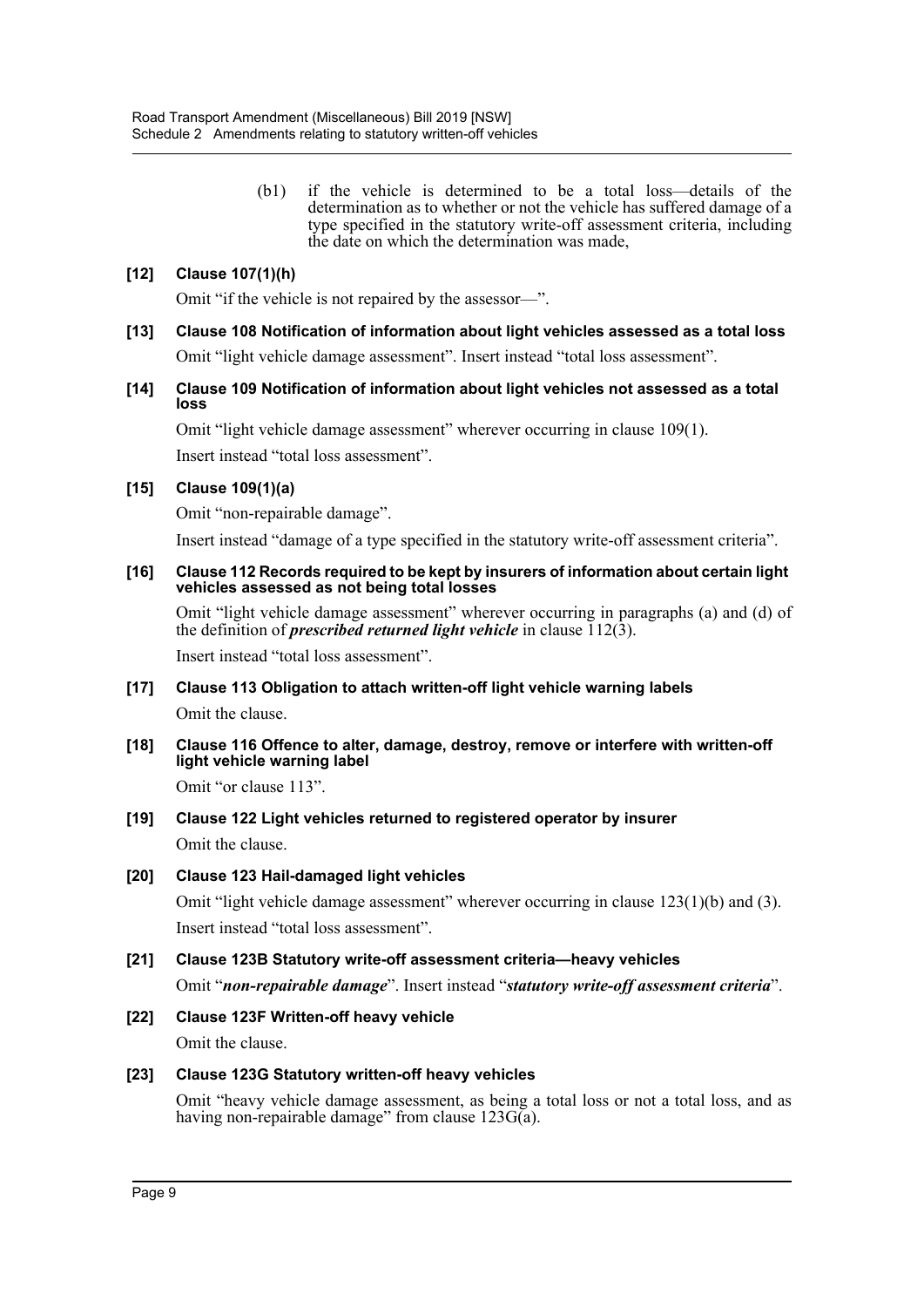Insert instead "total loss assessment, as being a total loss, and as having damage of a type specified in the statutory write-off assessment criteria".

#### **[24] Clause 123H Repairable written-off heavy vehicles**

Omit "heavy vehicle damage assessment". Insert instead "total loss assessment".

#### **[25] Clause 123H**

Omit "non-repairable damage".

Insert instead "damage of a type specified in the statutory write-off assessment criteria".

#### **[26] Clause 123J Prescribed qualifications to carry out total loss assessments—heavy vehicles**

Omit "non-repairable damage" from clause 123J(1)(b).

Insert instead "damage of a type specified in the statutory write-off assessment criteria".

#### **[27] Clause 123J(2), definition of "approved course"**

Omit "non-repairable damage" from paragraph (b)(iv).

Insert instead "damage specified in the statutory write-off assessment criteria".

#### **[28] Clause 123L Records about total loss assessments—heavy vehicles**

Omit "heavy vehicle damage assessment" from clause 123L(1).

Insert instead "total loss assessment".

#### **[29] Clause 123L(1)(c)**

Omit the paragraph. Insert instead—

(c) if the vehicle is determined to be a total loss—details of the determination as to whether or not the vehicle has suffered damage of a type specified in the statutory write-off assessment criteria, including the date on which the determination was made,

#### **[30] Clause 123M Provision of results of total loss assessments—heavy vehicles**

Omit "heavy vehicle damage assessment" wherever occurring in clause 123M(1) and (2). Insert instead "total loss assessment".

#### **[31] Clause 123M(1)(c)**

Omit the paragraph. Insert instead—

(c) if the vehicle is determined to be a total loss—details of the determination as to whether or not the vehicle has suffered damage of a type specified in the statutory write-off assessment criteria, including the date on which the determination was made,

#### **[32] Clause 123N Provision of information to the Authority by an assessor**

Omit "heavy vehicle damage assessment". Insert instead "total loss assessment".

#### **[33] Clause 123Q Provision of information to the Authority by assessor about vehicles not assessed as a total loss**

Omit "heavy vehicle damage assessment" from clause 123Q(1).

Insert instead "total loss assessment".